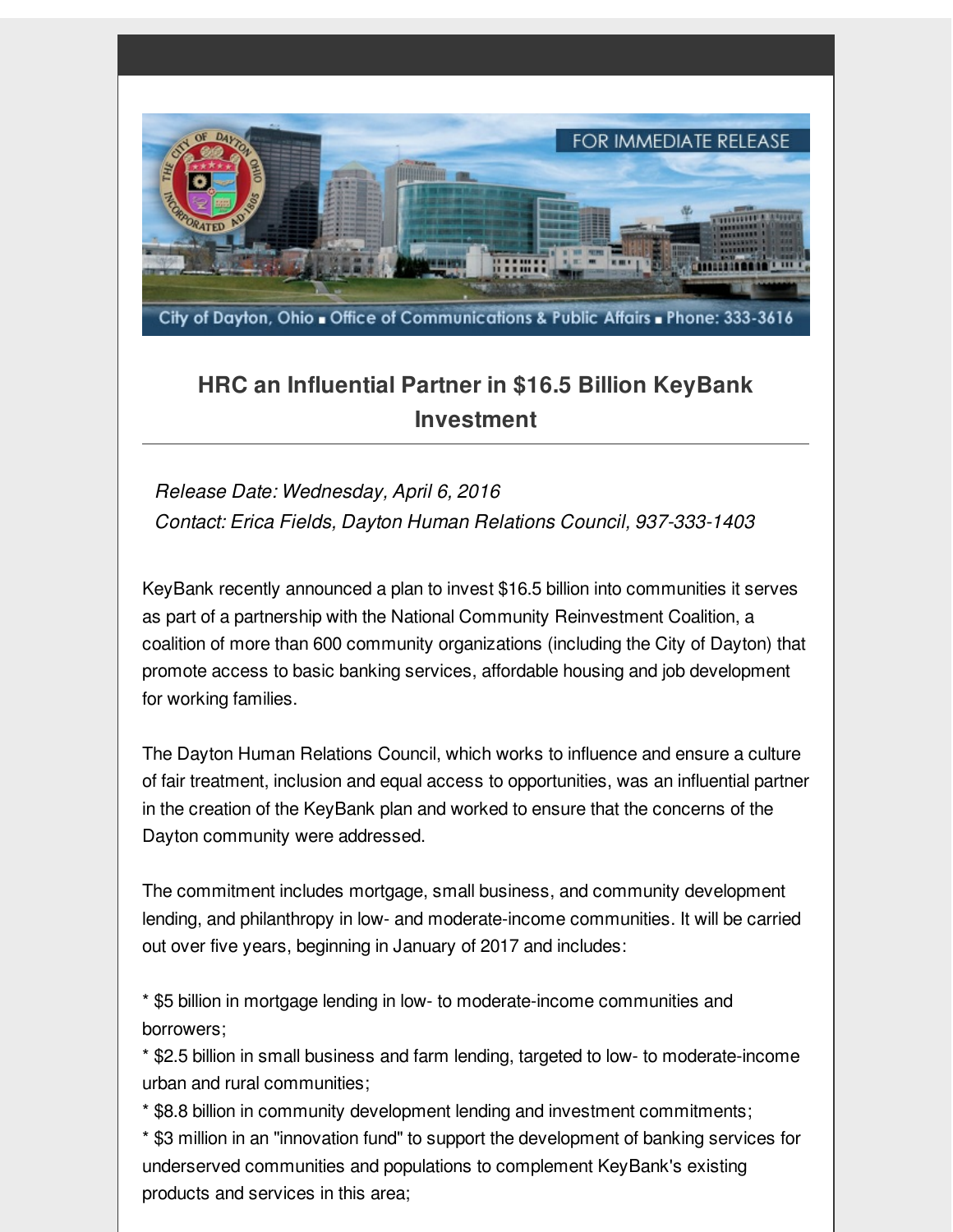\* \$175 million in philanthropic investments for education and workforce development (through the KeyBank Foundation).

"Small businesses in Dayton are languishing for a lack of capital. The targeted small business loans to low- and moderate-income communities in this commitment will create jobs where they are most needed. I'm especially pleased that the bank will focus on micro-enterprise and partner with technical assistance providers," said Catherine Crosby, Executive Director, Dayton Human Relations Council.

Shannon Isom, CEO of YWCA Dayton said, "KeyBank has made a landmark decision which can change the course of banking relations. We are hopeful and forward-looking, imagining the quantifiable and positive impact on community and people."

"Key Bank has a history of working with the Urban League to serve the needs of individuals and businesses in medium and low-income communities. This community benefits plan will significantly impact the (re)investment of needed dollars to help stabilize our communities. The coming together of both KeyBank officials and community organizations should serve as a model (for other financial institutions) on how to maximize community and business interests," said Branford Brown, Executive Director of the Miami Valley Urban League.

"Our low-to-moderate income communities have been starved for quality mortgage products for decades, and need strong partners in order to begin recovering from the impact of the foreclosure crisis. This commitment from KeyBank should be a model for other banks to make similar pledges," said Jim McCarthy, President/CEO of the Miami Valley Fair Housing Center. "We applaud the leadership demonstrated by KeyBank in this community benefits plan."

The National Community Reinvestment Coalition and its grassroots member organizations create opportunities for people to build wealth. The Coalition works with community leaders, policymakers and financial institutions to champion fairness in banking, housing and business development.

Established in 1962 by the Dayton City Commission, the Dayton Human Relations Council works to influence and ensure a culture of fair treatment, inclusion, and equal access to opportunities for all who live, work, play, and gather in the city of Dayton. The Council provides civil rights enforcement; builds the capacity of minority-owned, woman-owned and small disadvantaged businesses; and administers community relations initiatives. For more information on the Human Relations Council visit www.daytonhrc.org.